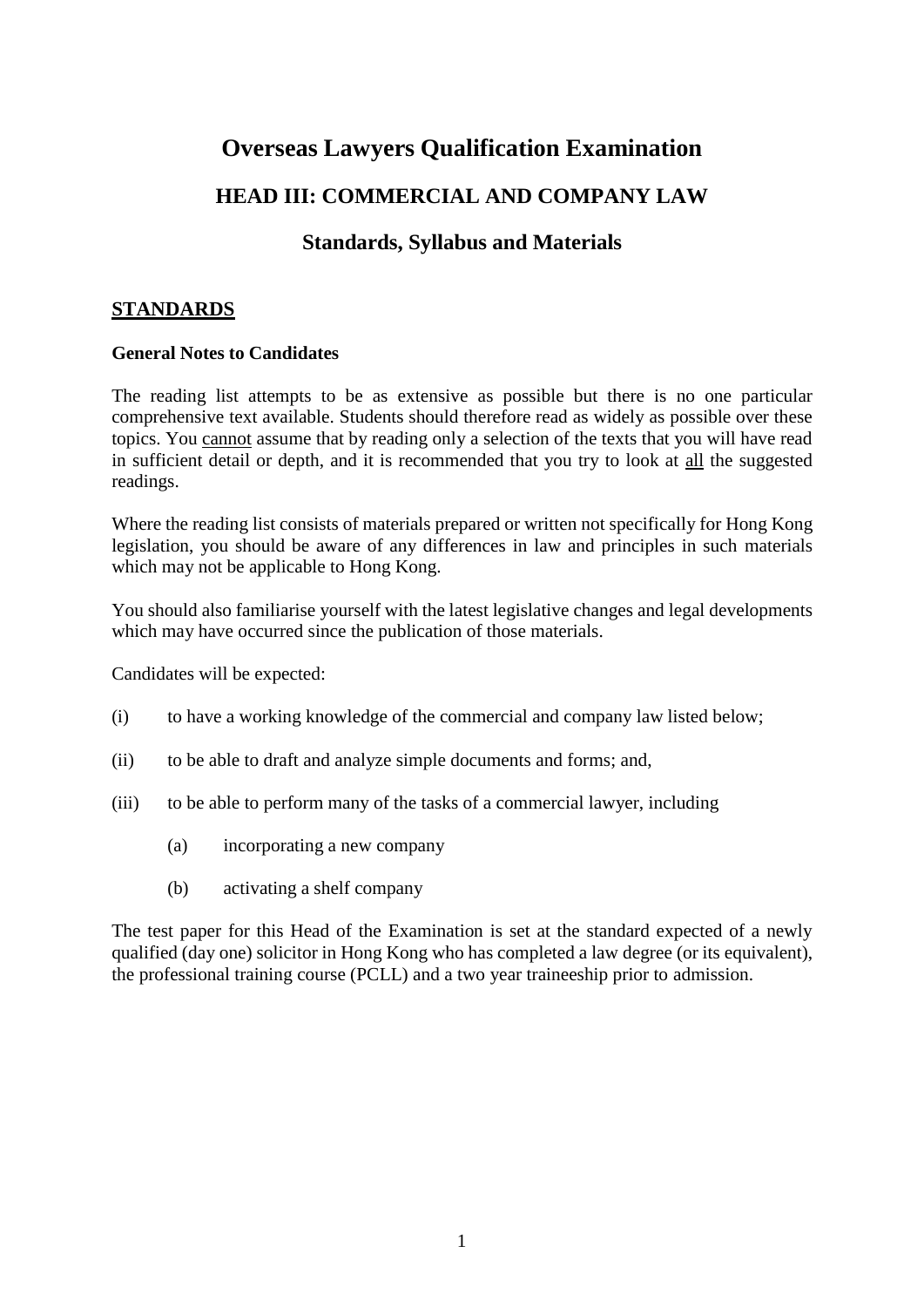## **SYLLABUS**

## **COMPANY LAW**

#### **1. Business Organizations**

- (a) The basic elements of, and main differences between, the following types of business organizations
	- Sole proprietorships
	- Partnerships
	- Companies
	- Unincorporated associations
- (b) Business registration
- (c) A sound knowledge of the following Ordinances on business organizations:
	- *Business Registration Ordinance (Cap 310)*
	- *Companies Ordinance (Cap 622)*
	- *Partnership Ordinance (Cap 38)*

#### **2. Companies**

- (a) The types of companies
- (b) Incorporation procedures
- (c) Company articles
- (d) Capacity and powers of company
- (e) Execution of documents
	- Optional common seal
- (f) Share capital
	- No par/nominal value
	- Allotment of shares
	- Transfer and transmission of shares and debentures
	- Permitted methods of reduction of share capital

#### (g) Directors and the "responsible person"

- Directors' powers and duties
- Liability of officers, especially directors
- *Limitation Ordinance (Cap 347)* and directors
- (h) Business Review in the directors' report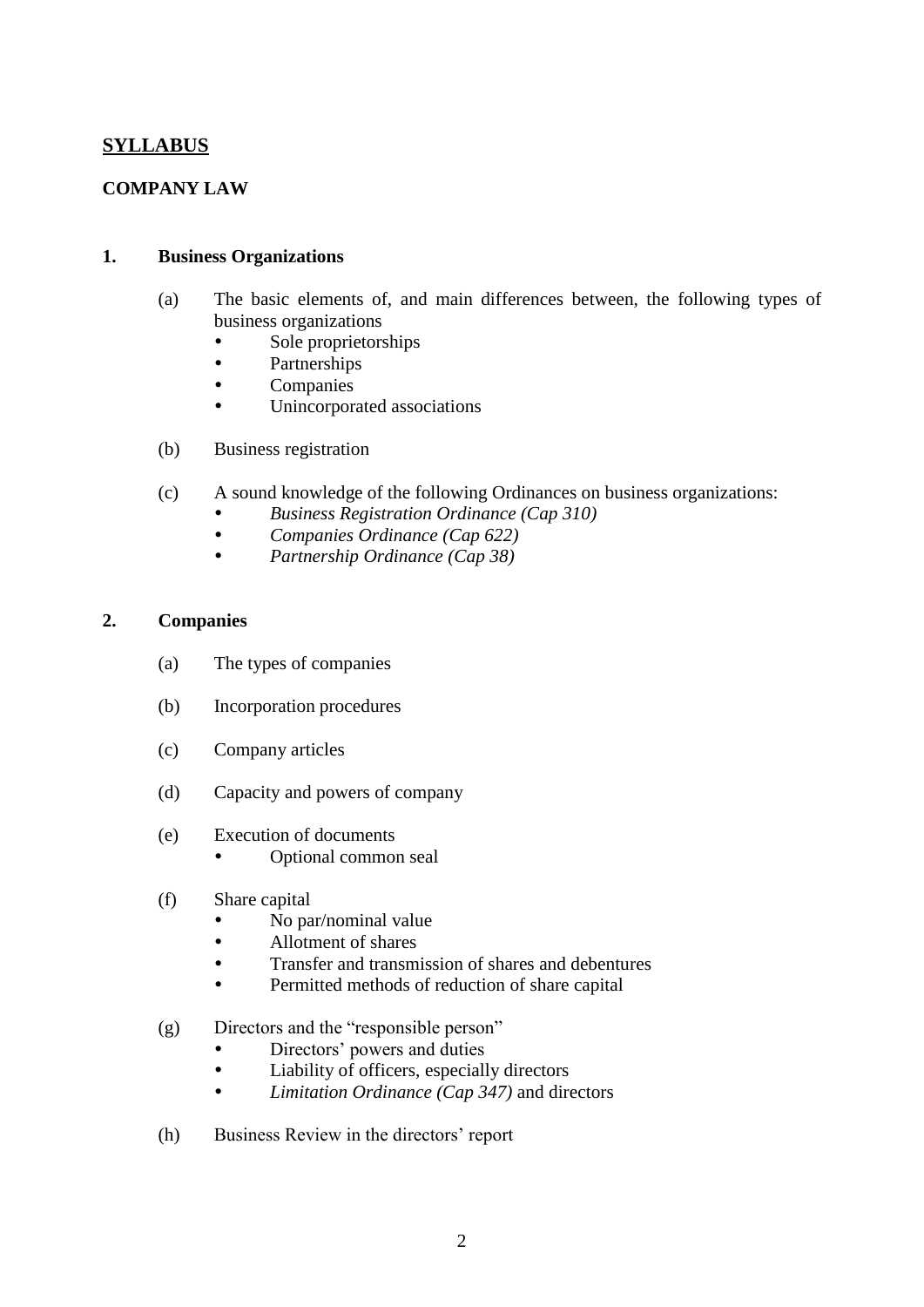- (i) Meetings, resolutions and availability of information
	- Directors' meetings and resolutions
	- Members' meetings and resolutions
		- Annual general meetings and general meetings
		- Procedures of calling meetings and procedure at meetings
		- Various forms of resolutions and their effect
		- Proxies
- (j) Dealing with offences
	- Civil or criminal
- (k) Members' rights and powers
	- Minority shareholders
	- Statutory derivative action
	- Common law action *Foss v Harbottle*
	- Division of power between members and directors

### **3. Merger and Acquisition Transactions – Acquisition of a Company or a Business and Joint Ventures**

- (a) The undertaking or assets being acquired
	- Share purchase
	- Asset purchase
- (b) Pre-contractual agreements and procedures
	- Formalizing preliminary negotiations
	- Due diligence
	- Confidentiality undertaking/letter
- (c) Structure and format of the sale and purchase contract
	- Seller-friendly vs. purchaser-friendly contract
	- The structure and basic provisions of the sale and purchase contract
	- Schedules
	- Assignment and novation and anti-assignment clauses
- (d) Disclosure letter
- (e) Completion and post-completion
- (f) Protection of creditors
	- *Transfer of Businesses (Protection of Creditors) Ordinance (Cap 49)*
- (g) Updating corporate records and registers (including significant controllers register)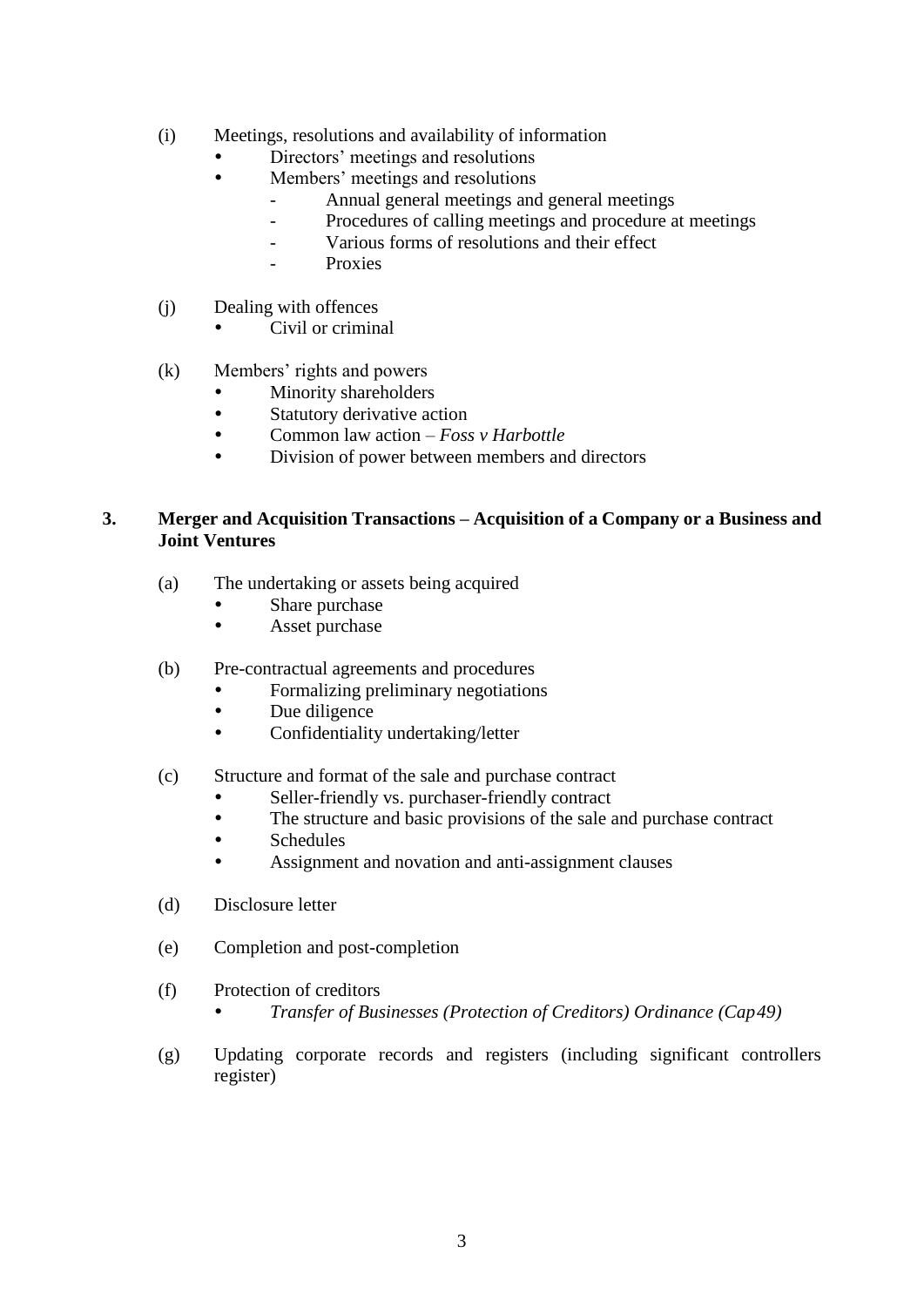- (h) Joint venture documentation
	- Basic provisions of a joint venture/shareholders' agreement
	- Minority protection
	- Joint venture articles of association

#### **4. The Securities and Futures Commission**

- (a) An overview of the system relating to individuals and companies licensed or registered with the Securities and Futures Commission
- (b) Offers of investments
	- Part IV of the *Securities and Futures Ordinance*
- (c) Licensing and registration
	- Part V of the *Securities and Futures Ordinance*
- (d) Business conduct, etc. of intermediaries
	- Part VII of the *Securities and Futures Ordinance*
	- Code of Conduct for Persons Licensed by or Registered with the Securities and Futures Commission
- (e) Supervision and investigatory powers of the Securities and Futures Commission Part VIII of the *Securities and Futures Ordinance*
- (f) Enforcement powers of the Securities and Futures Commission
	- Disciplinary powers: Part IX of the *Securities and Futures Ordinance*
	- General understanding of powers of intervention and proceedings: Part X of the *Securities and Futures Ordinance*
	- Section 213: Injunctions and Other Orders
- (g) Market Misconduct Tribunal
	- Part XIII of the *Securities and Futures Ordinance*
- (h) Offences relating to dealings in securities and futures contracts, etc.
	- Part XIV of the *Securities and Futures Ordinance*
- (i) Disclosure of inside information
	- Part XIVA of the *Securities and Futures Ordinance*
- (j) Disclosure of interests
	- Part XV of the *Securities and Futures Ordinance*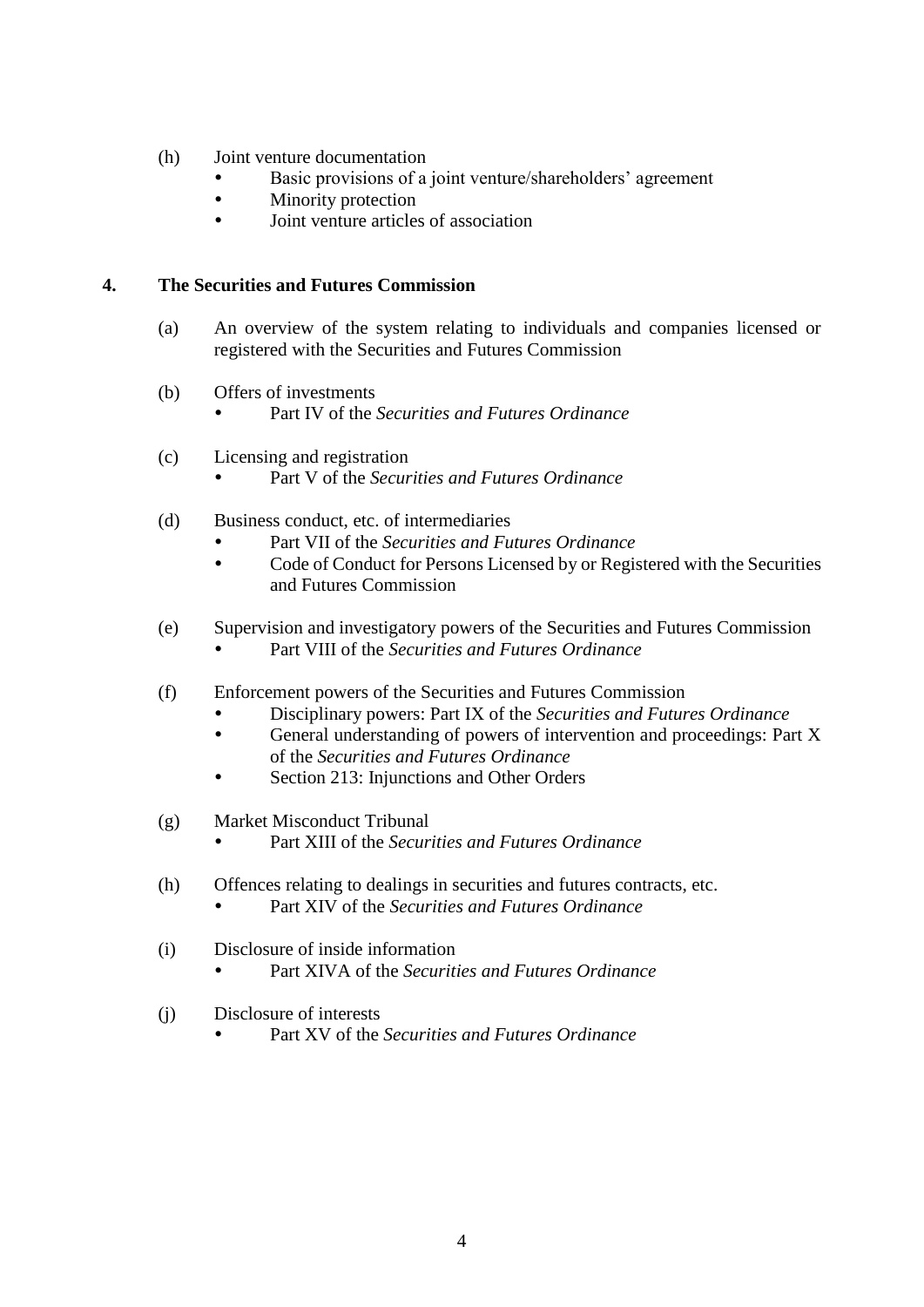## **5. Dealings and Transactions with Listed Companies**

- (a) Methods of listing (Chapter 7 of the HKEX Listing Rules)
- (b) Qualifications for listing (Chapter 8 of the HKEX Listing Rules)
	- Qualifications for listing with a weighted voting rights structure (Chapter 8A of the HKEX Rules)
- (c) Restrictions on purchase and subscription (Chapter 10 of the HKEX Listing Rules)
- (d) Continuing obligations of listed companies (Chapter 13 of the HKEX Listing Rules)
- (e) Notifiable transactions and consequences (Chapter 14 of the HKEX Listing Rules)
- (f) Connected transactions and consequences (Chapter 14A of the HKEX Listing Rules)

#### **6. Company Liquidations**

- (a) Liquidation of insolvent companies
	- Methods, grounds and procedure
- (b) Dissolution of solvent companies
	- Methods, grounds and procedure
- (c) The role of various parties
- (d) Avoidance powers of liquidators on antecedent transactions, including:
	- Transaction at an undervalue
	- Unfair preference
	- Effect of floating charge
	- Extortionate credit transactions
- (e) Creditors' rights and priorities
- (f) Costs
- (g) Subsequent events
- (h) A sound knowledge of the following Ordinances on company liquidations:
	- *Companies Ordinance (Cap 622)*
	- *Companies (Winding Up and Miscellaneous Provisions) Ordinance (Cap 32)*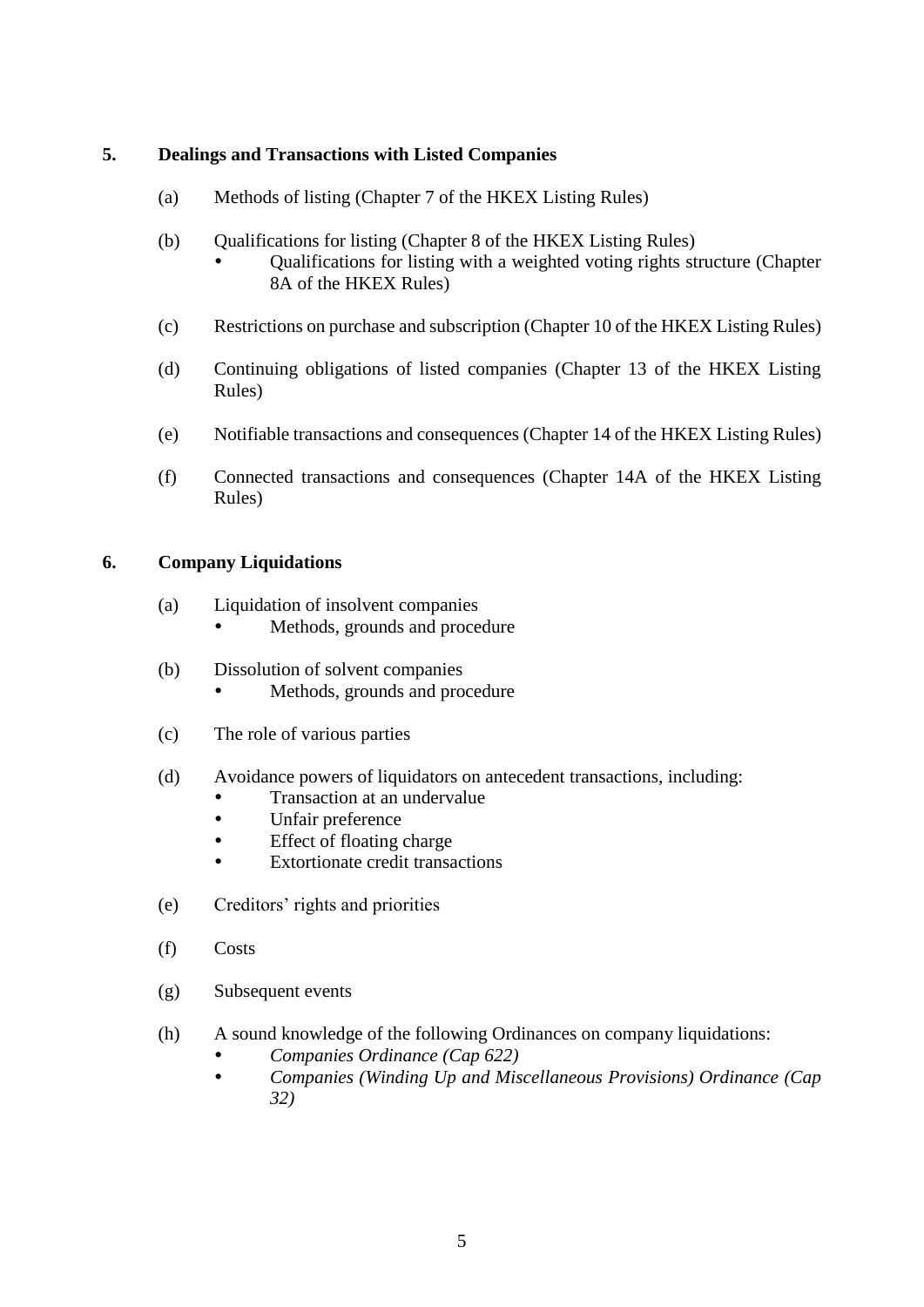## **7. Receiverships**

- Grounds for receiver
- Procedure for receivership
- Receiver's powers and duties
- Cessation of the receiver's appointment

## **COMMERCIAL LAW**

#### **8. Real Securities**

- (a) Assets
	- Land
	- Chose in possession
	- Chose in action
- (b) Secured loan agreements
	- Form of agreement
		- Standard form agreement/the debenture
		- Standard form terms
		- Facility agreement
	- Form of security
		- Mortgage
		- Charge
		- Pledge
	- Perfection of security
	- Consequences of default
	- The charge back
		- Section 15A of the *Law Amendment and Reform(Consolidation) Ordinance (Cap 23)*
	- Common terms in loan agreements and/or the security contracts
		- Negative pledge
		- Anti-assignment
		- Requirement for lender's consent for certain actions
		- Subrogation
		- Subordination
			- Suspense account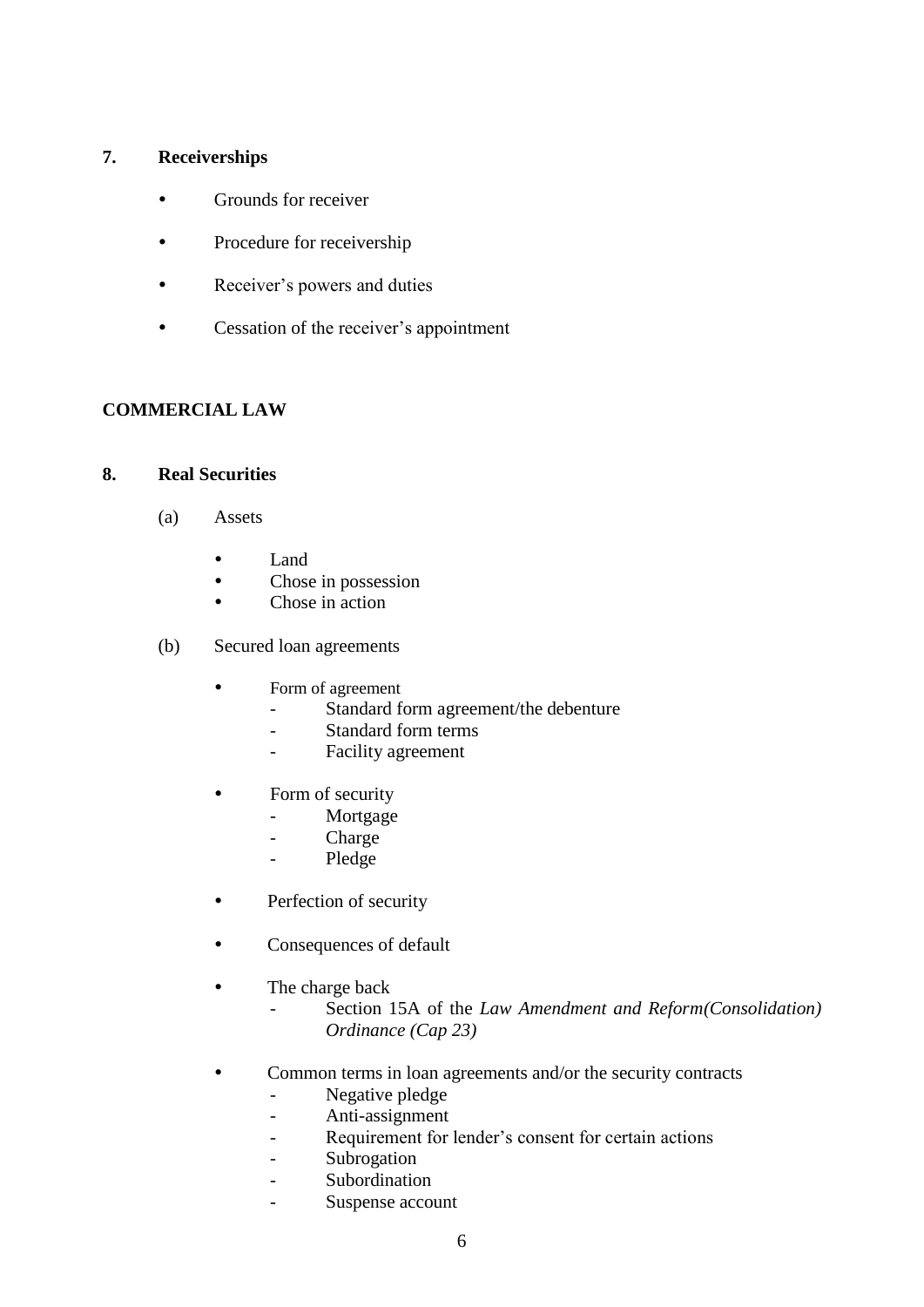- Events of default
- **Currency**

## **9. Quasi-Securities**

- Consideration of capacity to contract
- Effectiveness of quasi-securities
- Form of transaction
- Can the transaction be perfected to protect against other interest holders?
- Guarantee and indemnity
	- Traditional form of guarantee
	- Indemnity
	- Distinction between guarantee and indemnity
	- Combined guarantee/indemnity
	- Effect of material alteration of the debt contract
	- Discharge of guarantor's liability
	- Contractual relief on default
	- The *Civil Liability (Contribution) Ordinance (Cap 377)*
- Letter of comfort
- Performance bond
- Assignment of debts and choses in action
	- Benefit and burden of the chose in action
	- Legal/statutory assignment
	- Equitable assignment
	- Novation
	- Forms of security over the asset

## **SUMMARY OF MATERIALS**

#### **1. Books and articles**

#### *Company law*

Materials published by the Companies Registry at the following website:

[www.cr.gov.hk](http://www.cr.gov.hk/) : The new *Companies Ordinance*

Company Law in Hong Kong – Practice and Procedure, Sweet and Maxwell, latest edition